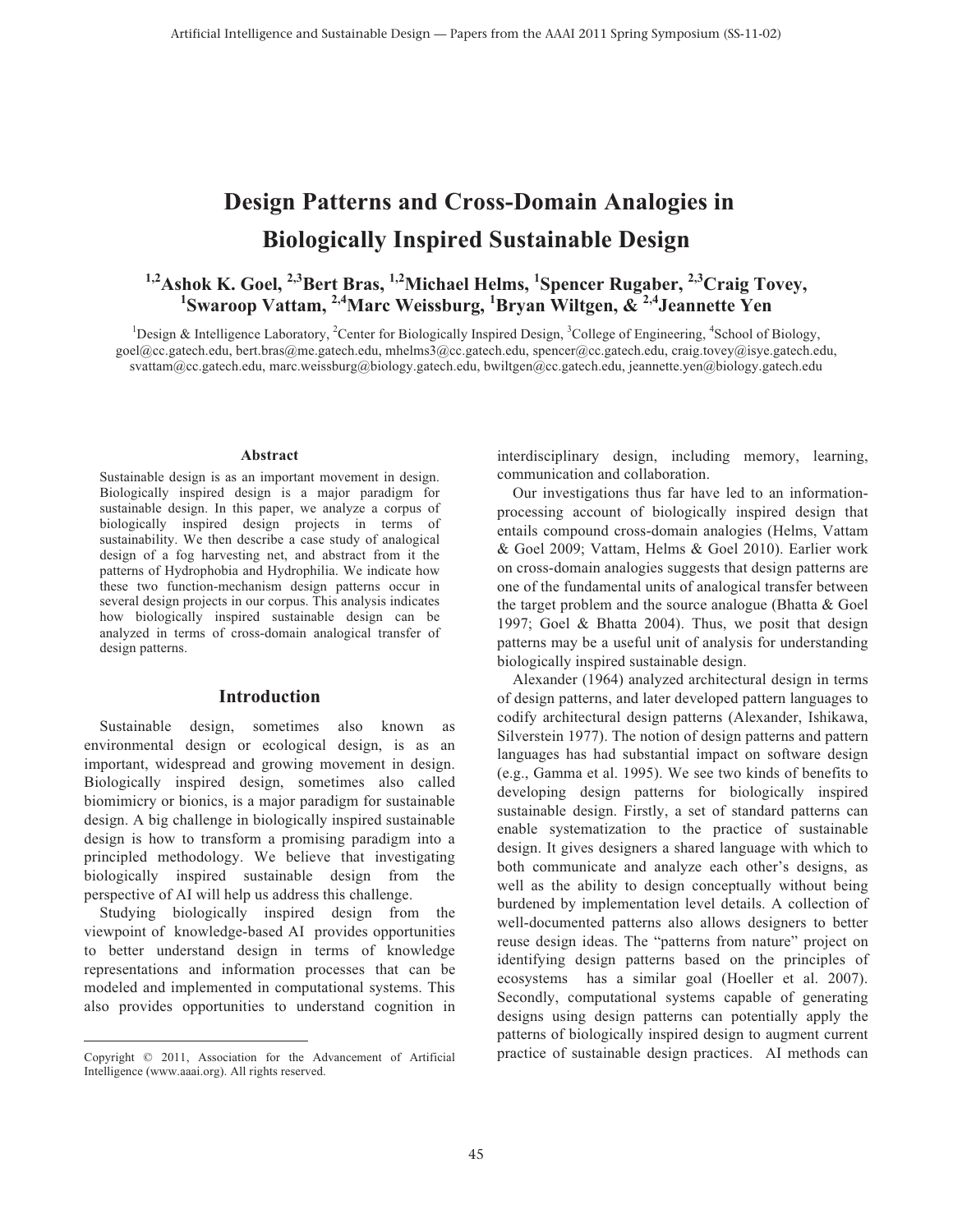then partner human designers through mixed-initiative strategies.

 A major portion of the rest of this paper is dedicated to the discussion about design patterns in the context of sustainable design, and to illustrating how such patterns can be derived from specific case studies of biologically inspired sustainable designs.

## **Background**

Sustainable design refers to the design of products, materials, processes and services in accordance with the principles of biological diversity, ecological integrity, and environmental responsibility (Anastas & Warner 2000; Birkeland 2002; Ehrenfeld 2008; McDonough & Braungart 1992; Papanek 1984; Van der Ryn & Cowan 1996; Wann 1990). Design for reuse and design for recycling have long been a part of product lifecycle management (Fiksel 1996; McDonough & Braungart 1992; Pahl & Beitz 1996), and their importance likely will increase with time. However, sustainable design goes much further than design for reuse or recycling: sustainable design engages a new set of economic, social, and cultural values such as use of local resources, water conservation, energy efficiency, and minimal carbon emissions. By bringing new design requirements and constraints into the design problem statement, sustainable design changes the nature of the design problem itself.

Biologically inspired design espouses the use of biological analogues to address technological problems (Bar-Cohen 2006, Benyus 1997; Collins & Brebbia 2004; French 1998; Bonser & Vincent 2007; Vincent & Mann 2002; Vogel 2000; Yen & Weissburg 2007). While biologically inspired design strongly aligns itself with sustainable design, it is also understood that not all biologically inspired design leads to sustainable design (Reap, Baumeister & Bras 2005; Vincent et al. 2006). Compared to technological designs, biological designs typically are robust, efficient, multifunctional, and adaptable. Further, while human technology tends to use energy to address many design problems, biological systems often rely on information for the same functions (Vincent et al. 2006). Biological designs also tend to use a limited set of locally available materials, avoiding scarce, toxic, or exotic materials. The Biomimicry Institute's web portal called AskNature (http://www.asknature.org/) and Georgia Tech's Center for Biologically Inspired Design (CBID) (http://www.cbid.gatech.edu/) provide many examples of biologically inspired sustainable design.

Recently there have been several attempts at systemizing biologically inspired design as a general methodology for innovative design. Vincent et al. 2006, for example, describe BioTRIZ, an effort to apply TRIZ's (Altshuller 1984) inventive principles to biologically inspired design.

Another set of efforts describes cognitive studies of biologically inspired design (e.g., Helms, Vattam & Goel 2009; Linsey, Wood & Markman 2008; Mak & Shu 2008; Vattam, Helms & Goel 2010). A third set of attempts at systemizing biologically inspired design describe knowledge-based interactive systems for capturing, organizing, accessing, and presenting knowledge of biological systems (e.g., Chakrabarti et al. 2005, Chiu & Shu 2007, Nagel et al. 2008, Nagel et al. 2010, Sarkar & Chakrabarti 2008, Sartori, Pal & Chakrabarti 2010, Shu 2010, Vattam et al. 2010).

 In this paper, we adopt a different stance towards biologically inspired design. Firstly, while most of earlier work mentioned above has been motivated by the goals of understanding and supporting innovative design, this work is driven by the need to understand sustainable design. Secondly, while earlier work has focused on representing and accessing designs of specific biological systems, we posit design patterns as a fundamental unit of analogical transfer from biological systems to technological problems.

 A design pattern is an abstraction of design solutions for a class of design problems (Alexander, Ishikawa & Silverstein 1977). A design pattern typically consists of three parts: a pattern name or label, a design problem, and an abstract design solution that specifies some arrangement of relationships among some objects or features to address the problem. For example, a design pattern in architecture may capture the spatial arrangement of columns to achieve a specific structural goal in a particular context. An actual design may instantiate one or more design patterns, and thus is a design instance. In this paper, we focus on design patterns in which the design goal pertains to the accomplishment of a function and the arrangement of relationships refers to a causal mechanism for achieving the function.

 The origin of our hypothesis about design patterns being one of the fundamental unit of analogical transfer lies in our earlier AI work on we have developed computational accounts of cross-domain design analogies in conceptual engineering design (Bhatta & Goel 1997; Goel & Bhatta 2004). In cognitive science, Holyoak & Thagard (1989) describe a similar information-processing model of analogies called "Process Induction." In our work, we postulated two kinds of design abstractions: Generic Physical Principles (or GPPs) and Generic Teleological Mechanisms (or GTMs). GPPs are general domain principles that capture behaviors such as flow of heat from a hot body to a cold body. GTMs are function-mechanism pairs in which a particular abstract causal mechanism results in the achievement of a particular abstract function, for example, closed loop feedback (a particular abstract causal mechanism) results in the achievement of regulating the output variable of a system (a particular abstract function). The IDeAL system implemented the GTMs and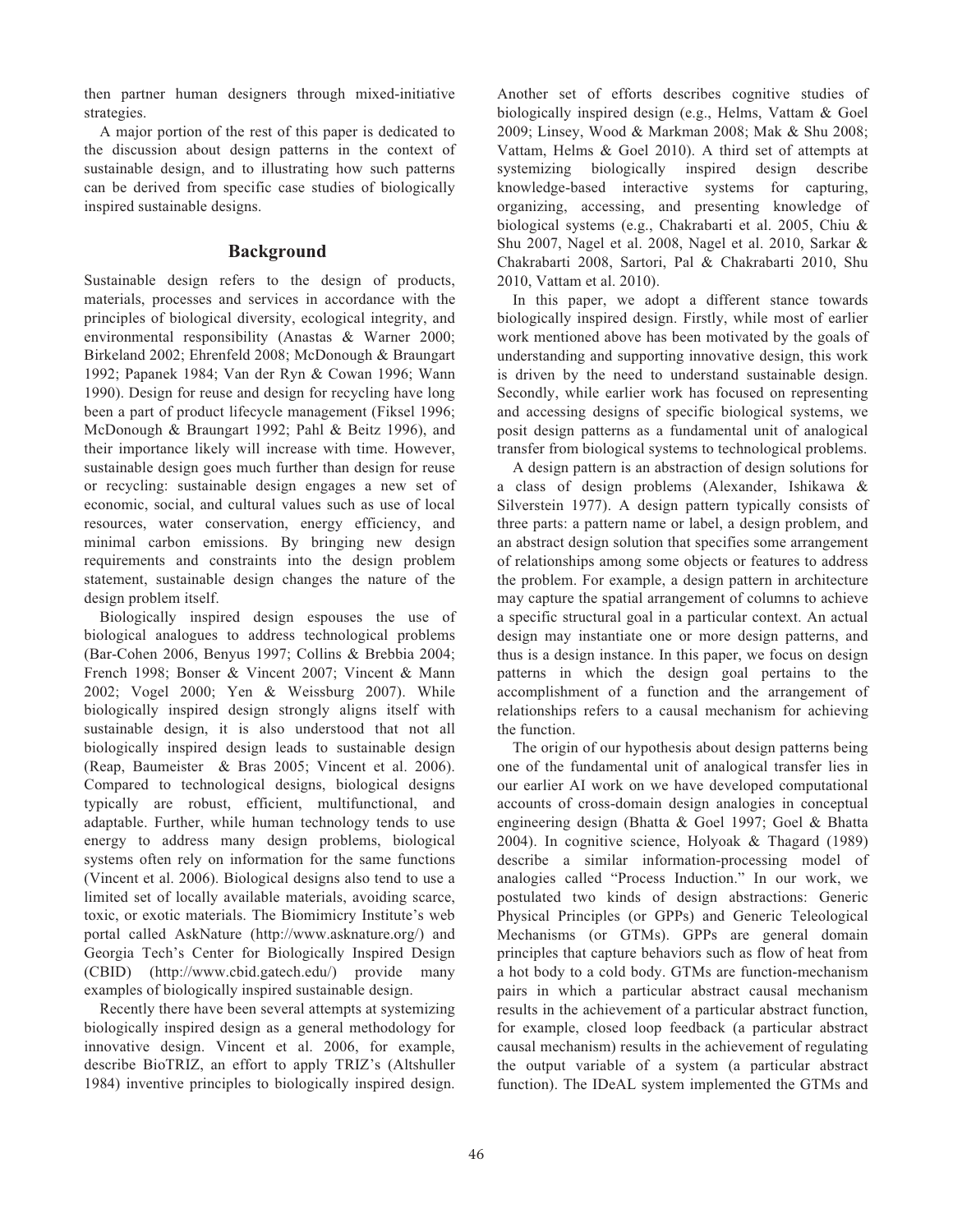GPPs in a computer program. It is in the sense of the GTM, where an abstract function (or class of problems) is related to an abstract causal mechanism, that we use the term "pattern" in this paper.

 An open issue is if such generic function-mechanism patterns occur in biologically inspired sustainable design. If similar design patterns do occur in biologically inspired sustainable designs, then we wonder whether existing computational theories of cross-domain design analogies based on design patterns provide a useful starting point for developing computational accounts of analogical transfer in biologically inspired sustainable design

## **Data Sources**

Each fall term since 2005 Georgia Tech's Center for Biologically Inspired Design has offered a senior-level, project-based interdisciplinary course in biologically inspired design (ME/ISyE/MSE/PTFe/BIOL 4740). Faculty members from Georgia Tech's Schools of Biology, Mechanical Engineering, and Industrial & Systems Engineering teach the course jointly. Many guest lectures by other biologically inspired design researchers are also included. The course typically attracts forty to forty five (mostly) undergraduate students every year. The class composition too is interdisciplinary: in Fall 2009 the class was comprised of fifteen biology students, eleven mechanical engineering students, and fourteen other students from a variety of academic disciplines, including biomedical engineering, chemical engineering, industrial engineering, material science, and mathematics.

 The course is structured into lectures, found object exercises, and a semester-long design project. Most lectures are focused on exposing student designers to specific case studies in BID, while found object exercises require designers to bring in biological samples and to analyze the solutions employed by these samples. The semester-long design projects group an interdisciplinary team of 4-6 students together based on similar interests. Instructors ensure that each team has at least one designer with a biology background and a few from different engineering disciplines. Each team identifies a problem that can be addressed by a biologically inspired solution, and develops a design based on one or more biological design cases. Each team has one or more faculty as mentors who give expert advice as and when needed. All teams present their problem and initial design concepts during the middle of the term, then submit final designs during the last two weeks of class along with a final design report. Yen, Helms, Vattam & Goel (2010); Yen, Weissburg, Helms & Goel (2011); Yen, Weissburg & Tovey (2010) describe the pedagogy in ME/ISyE/MSE/PTFe/BIOL 4740.

The ME/ISyE/MSE/PTFe/BIOL 4740 class is both a teaching and a research laboratory for us. From 2006 onwards, we have collected data on all student design projects, and in some cases, recorded details of the design trajectories. These design projects are the data for our analysis of biologically inspired sustainable design.

## **Initial Data Analysis**

In Table 1 we present synopses of each of the final biologically inspired design projects in ME/ISyE/MSE/PTFe/BIOL 4740 since 2006. We categorize each project as either (a) intentionally addressing issues of sustainability, (b) incidentally addressing issues of sustainability, or (c) not sustainability focused. Our analysis aimed at identifying whether increasingly sustainability was the primary goal of the design project. This is in contrast to whether or not a project included a secondary objective of increasing characteristics of sustainability. For example, if the goal of the design is to increase the energy efficiency of solar thermal heaters, we consider that an "intentionally sustainable" design. Another intentionally sustainable design, the WASP Paper project in 2009, designed a paper production system that conserved water and energy relative to existing methods. In contrast, a luminescent surfboard designed to reduce the incidence of shark attacks that was solar powered, we consider "incidentally sustainable." This is because while some design decisions were made to include features that increased characteristics of sustainability ("solar powered"), the primary goal ("preventing shark attacks") did not pertain to sustainability per se. As second example of incidentally sustainable designs, the Antifouling Armor project in 2007 designed a biofilm-resistant catheter to reduce the number of infections caused by conventional catheters. Despite not being the primary goal of the project, the improved catheter had stronger sustainability characteristics because it was longer-lasting and required less energy to clean than a conventional design.

 In either case, we make no claims as to the net impact of these designs in terms of sustainability; it is the intent of increasing sustainability in the design concept that we considered in our analysis. We recognize that this definition of sustainability does not address the entire product lifecycle (i.e., manufacturing and end-of-life). Since our corpus of designs was at the conceptual level, we felt that making judgments about manufacturing and end-of-life sustainability would be premature and errorprone.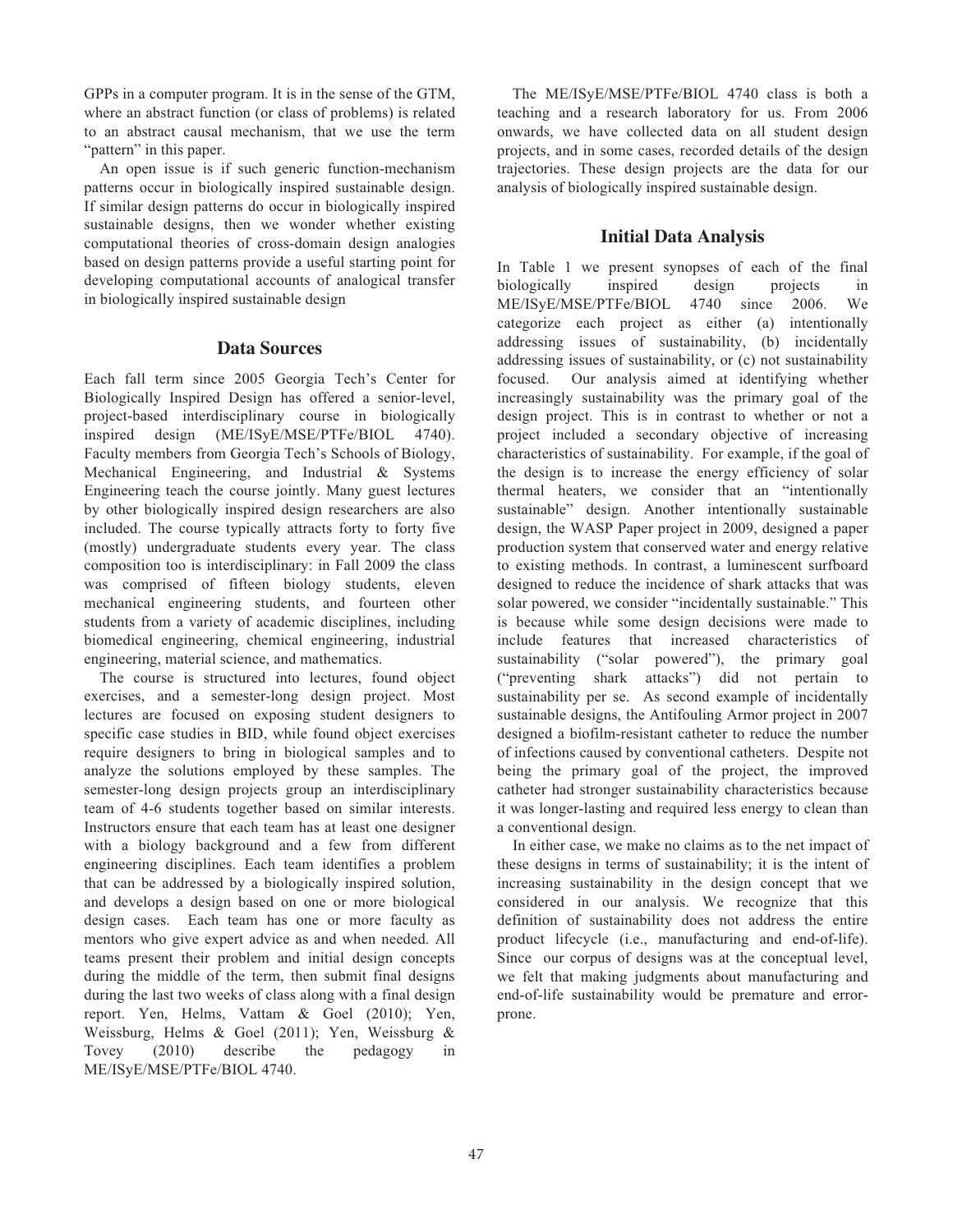## **Table 1: Corpus of biologically inspired design projects from 2006-2010**

| Year                                     | <b>Design Name</b>                                                                     | <b>Design Synopsis</b>                                                                                                                                                                                     |
|------------------------------------------|----------------------------------------------------------------------------------------|------------------------------------------------------------------------------------------------------------------------------------------------------------------------------------------------------------|
|                                          | Abalone Armor                                                                          | Better bulletproof vest inspired by abalone shell.                                                                                                                                                         |
| 2006<br>2007                             | <b>Ant Inspired Pheromone Sensors for Traffic</b>                                      |                                                                                                                                                                                                            |
|                                          | Control                                                                                | Sensor to intelligently route cars away from traffic congestion inspired by ant pheromone trails.                                                                                                          |
|                                          | <b>BIO_Filter</b>                                                                      | Portable, efficient, indoor air filter inspired by spider silk and diatoms.                                                                                                                                |
|                                          | The Eye in the Sea                                                                     | Underwater micro-bot for oceanic exploration inspired by squid and copepod.                                                                                                                                |
|                                          | iFabric: Smart, Adaptive Fabric for                                                    |                                                                                                                                                                                                            |
|                                          | Thermoregulation Applications                                                          | Dynamic thermo regulating clothing inspired by reptile and penguin thermoregulation abilities.                                                                                                             |
|                                          | Improving Hip Implants through Protein Surface                                         | A Failure-resistant hip replacement inspired by oysters, human bone growth cells, and coral.                                                                                                               |
|                                          | Treatment                                                                              |                                                                                                                                                                                                            |
|                                          | The InvisiBoard: A Biologically Inspired                                               | Passively camouflaging surfboard to protect against sharks inspired by the ponyfish and brittlestar.                                                                                                       |
|                                          | Design<br>RoboHawk: An Aerial Bomb Detection Device                                    | Bomb detection robot inspired by Seabirds and animals' chemical pheromone detection.                                                                                                                       |
|                                          | The Shell Phone: A Biologically Inspired Design                                        | More durable cell-phone inspired by the abalone shell.                                                                                                                                                     |
|                                          | Applications for Color-Changing Techniques                                             | Color-changing vehicle panels, visual indicator systems, HVAC, drywall, and glass lenses inspired by                                                                                                       |
|                                          | Found in Nature                                                                        | biochromes and chromatophores.                                                                                                                                                                             |
|                                          | *AF (Antifouling) Armor                                                                | Biofilm-resistant catheter inspired by sharks and lotus leaves.                                                                                                                                            |
|                                          | Biologically Inspired Designs Using the Focal                                          | Improved several products by inspiration of cells' focal adhesion complexes. Example: better rock climbing                                                                                                 |
|                                          | <b>Adhesion Complexes</b>                                                              | shoes with improved grip.                                                                                                                                                                                  |
|                                          | Cartilage                                                                              | Improved several products by inspiration of cartilage. Example: lower-friction bearings.                                                                                                                   |
|                                          | Collision Avoidance System                                                             | Collision-detection system for cars inspired by bats, fish, owls, and snakes.                                                                                                                              |
|                                          | <b>Proposal for Creating Bio-Inspired Behavioral</b>                                   |                                                                                                                                                                                                            |
|                                          | <b>Protocols for Automatic Oil Spill Cleaning</b>                                      | Oil-spill cleaning robots inspired by ants and bird flocking.                                                                                                                                              |
|                                          | <b>Robots</b>                                                                          |                                                                                                                                                                                                            |
|                                          | Safer Motorcycle Helmet                                                                | Impact resistant motorcycle helmet inspired by the woodpecker and honeycombs.                                                                                                                              |
|                                          | SQUID: Stealthy Quick Underwater Investigation                                         | Stealthy underwater robot that can operate in debris-filled environments inspired by the squid.                                                                                                            |
|                                          | Device                                                                                 |                                                                                                                                                                                                            |
|                                          | *The Xylem: A Bioinspired Problem Based<br>Approach                                    | Improved mine structures for supporting mine shafts and controlling toxic water movement inspired by<br>silkworms, paper wasps, and trees.                                                                 |
|                                          |                                                                                        | Passive water collection using textured balloons inspired by the namibian beetle and California redwood                                                                                                    |
|                                          | #*Balloon Fog-water Collectors                                                         | trees.                                                                                                                                                                                                     |
| 2008                                     |                                                                                        | Redesigned toilet-bowl that requires less water for cleaning inspired by the lotus leaf, ciliate flow, whale                                                                                               |
|                                          | *The Divine Flush (Phi Flush)                                                          | feeding, and hydrologic flow.                                                                                                                                                                              |
| Sustainability-focused Semester          | Everflo                                                                                | Self-healing underground water pipe inspired by Blood Platelets, Bones, Circular shells, and Tissue                                                                                                        |
|                                          |                                                                                        | inflammation.                                                                                                                                                                                              |
|                                          | #*FoCoS: Fog Collection System                                                         | Device that can collect water from fog inspired by the thorny devil, sponge, lungs, the spiral shape, and<br>the namibian beetle.                                                                          |
|                                          |                                                                                        | Three-stage, portable, inexpensive filter for drinking water inspired by the baleen whale, human liver,                                                                                                    |
|                                          | <b>FOOP: Filtration of Organic Particles</b>                                           | and human glomerulus.                                                                                                                                                                                      |
|                                          | Foro                                                                                   | Water desalination system inspired by the human small intestine.                                                                                                                                           |
|                                          | <b>PharmaFree: The Ecological Antibiotical</b>                                         | Water filter for removing antibiotics from tap water inspired by DNA, Sponges, Bacterial Enzymes, and                                                                                                      |
|                                          | <b>Annihilation Station</b>                                                            | Diatoms.                                                                                                                                                                                                   |
|                                          | <b>The Urban Pearl</b>                                                                 | Oil filter for water inspired by the Oyster, Sea Anemone, Baleen Whale, and Flamingo.                                                                                                                      |
|                                          | <b>WASP Paper: Water-Saving Adhesively-</b>                                            | Water-efficient, paper production system inspired by the wasp.                                                                                                                                             |
|                                          | <b>Bonded Sustainable Pulp-Molded</b><br><b>BioWat: Passively actuated solar water</b> |                                                                                                                                                                                                            |
| 2009                                     | heater/insulator                                                                       | Pipe improvement that provides a passive water-heating system inspired by fish fins and pinecones.                                                                                                         |
| ocused<br>$Susianability-fc$<br>Semester | The FireBox                                                                            | Fire-detecting sensor inspired by the jewel beetle.                                                                                                                                                        |
|                                          |                                                                                        | Architecture that allows for passive air ventilation inspired by lotus leaves, termite mounds,                                                                                                             |
|                                          | #*Flowfex                                                                              | transpiration, and bull kelp, and salamanders.                                                                                                                                                             |
|                                          | <b>From GRAY to GREEN</b>                                                              | Wall that harvests and filters gray water from homes for reuse inspired by the human epiglottis and                                                                                                        |
|                                          |                                                                                        | kidneys.                                                                                                                                                                                                   |
|                                          | <b>Seal Skin Passive Heat Flow Transfer System</b>                                     | Mechanical, efficient, air-flow regulation system inspired by Seals.                                                                                                                                       |
|                                          | Septivent                                                                              | Novel turbine for harvesting wind energy inspired by fish.                                                                                                                                                 |
|                                          | Solshield                                                                              | UV shield that prevents damage to solar-panel due to overheating inspired by golden tortoise beetle and<br>Sensor that reduces home energy consumption by detecting occupants' locations inspired by owls, |
|                                          | Tembo 2.0                                                                              | elephants, and scorpions.                                                                                                                                                                                  |
|                                          | <b>Desert Chiller: Passive Refrigeration System</b>                                    |                                                                                                                                                                                                            |
|                                          | for Regions with Limited Access to Electrical                                          | Passive cooling system for perishables inspired by termite mounds, prairie dog burrows, and bird legs.                                                                                                     |
| 2010                                     | <b>Power</b>                                                                           |                                                                                                                                                                                                            |
|                                          | *Hydrospot                                                                             | More appealing public water fountain inspired by lotus leaves, the mitral valve, and herding behavior.                                                                                                     |
|                                          | Iron-Bull Bumper System                                                                | Impact Resistant Front-bumper for Cars inspired by the iron-snail shell and elk antlers.                                                                                                                   |
|                                          | Leverage Building: Modular, Scalable, Energy                                           | Modular housing with passive systems improvements, inspired by hornet nests, prairie dogs burrows,                                                                                                         |
|                                          | <b>Efficient Building that Leverages</b>                                               | leaves, and coral colonies.                                                                                                                                                                                |
|                                          | <b>Environmental Dynamics</b><br>NOLA for NOLA: Novel Optimized Levee                  |                                                                                                                                                                                                            |
|                                          | Architecture for New Orleans, Louisiana                                                | Impact resistant levee inspired by iron-snail.                                                                                                                                                             |
|                                          | *Shed-It                                                                               | Automatically cleaning windows inspired by ivy, toad skin, and mammalian eyes.                                                                                                                             |
|                                          | SymPhonic                                                                              | Auditory sense augmentation device inspired by bats, dolphins, and predator/prey interaction.                                                                                                              |
|                                          |                                                                                        |                                                                                                                                                                                                            |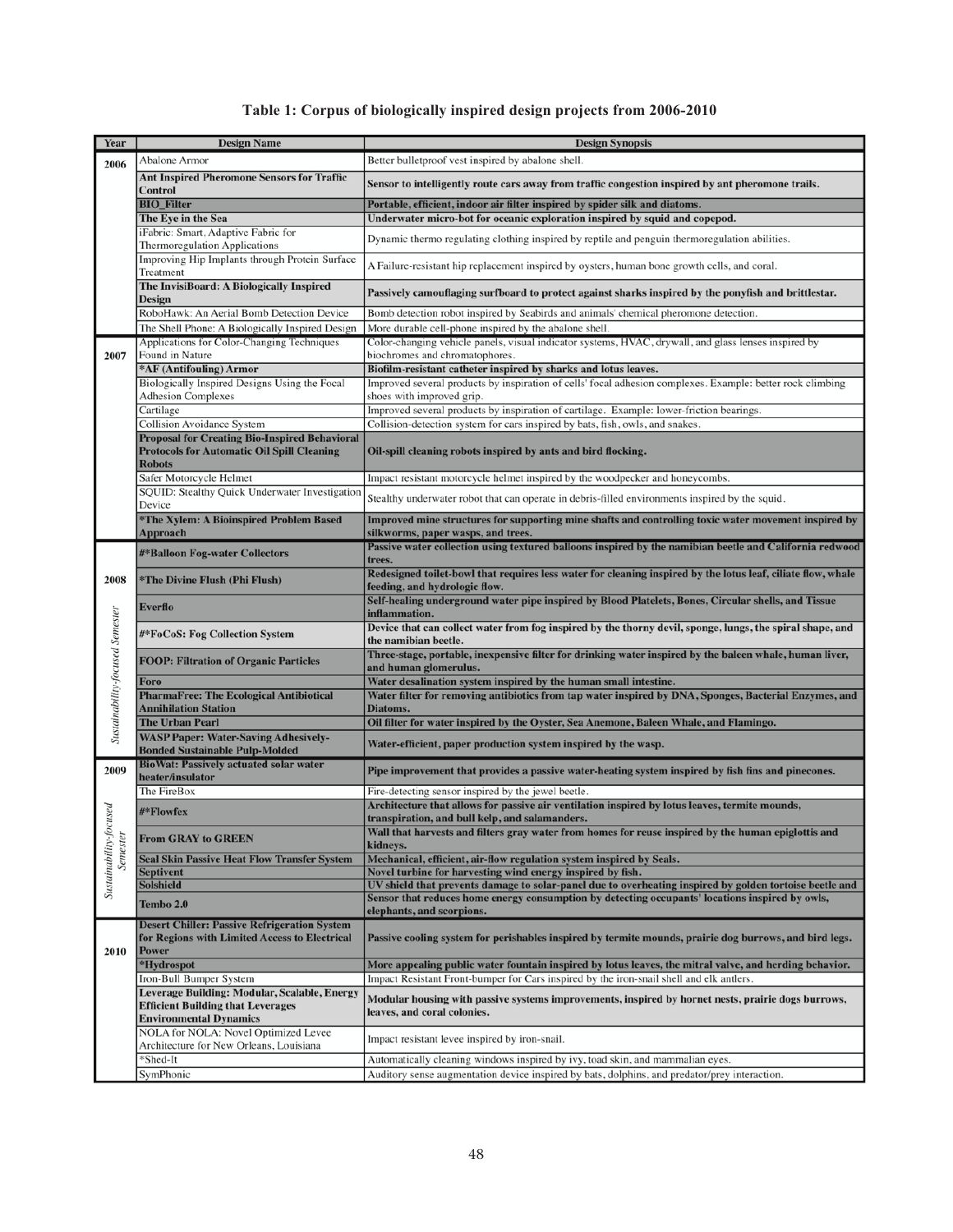In reading Table 1, note that darkly shaded designs are those where sustainability was a primary goal of the project. Lightly shaded designs are those where the design appears sustainable but only incidentally so. Designs whose names begin with an asterisk (\*) implemented the Hydrophobic/hydrophilic design pattern, and designs whose names begin with a hash (#) were inspired by the Namibian Beetle.

Looking at the whole corpus of 42 designs, we saw that 26 of the designs appeared sustainable, with 20 intentionally designed to address sustainability and 6 incidentally addressing sustainability. However, this is perhaps an unreliable statistic, as the 2008 and 2009 semesters were specifically aimed at producing sustainable designs. Looking only at the projects from 2006, 2007, and 2010, we see that out of 25 projects, 10 of the designs addressed sustainability, with 5 intentionally addressing sustainability and 5 incidentally addressing sustainability. Thus, even when sustainability was not a class focus, a sizable portion of the class still produced designs that showed features of sustainability.

#### **Detailed Case Study**

In this section we provide a case study highlighting a biologically inspired design produced by a team of students ME/ISyE/MSE/PTFe/BIOL 4740 in Fall 2008 that showed strong sustainability characteristics. The goal of the design is to harvest water in areas that do not have access to ground water, but which receive fog and dew on a regular basis. People in these regions typically do not have the

means to afford water piped in from elsewhere and are also economically limited because of the shortage of water. The design problem was further complicated by the need for simplicity of use, ease of maintenance, and low cost.



**Figure 1. Final design of fog net cylinder.** 



**Figure 2. Graphical representation of function/mechanism/sub-function relationships in the fog net design.**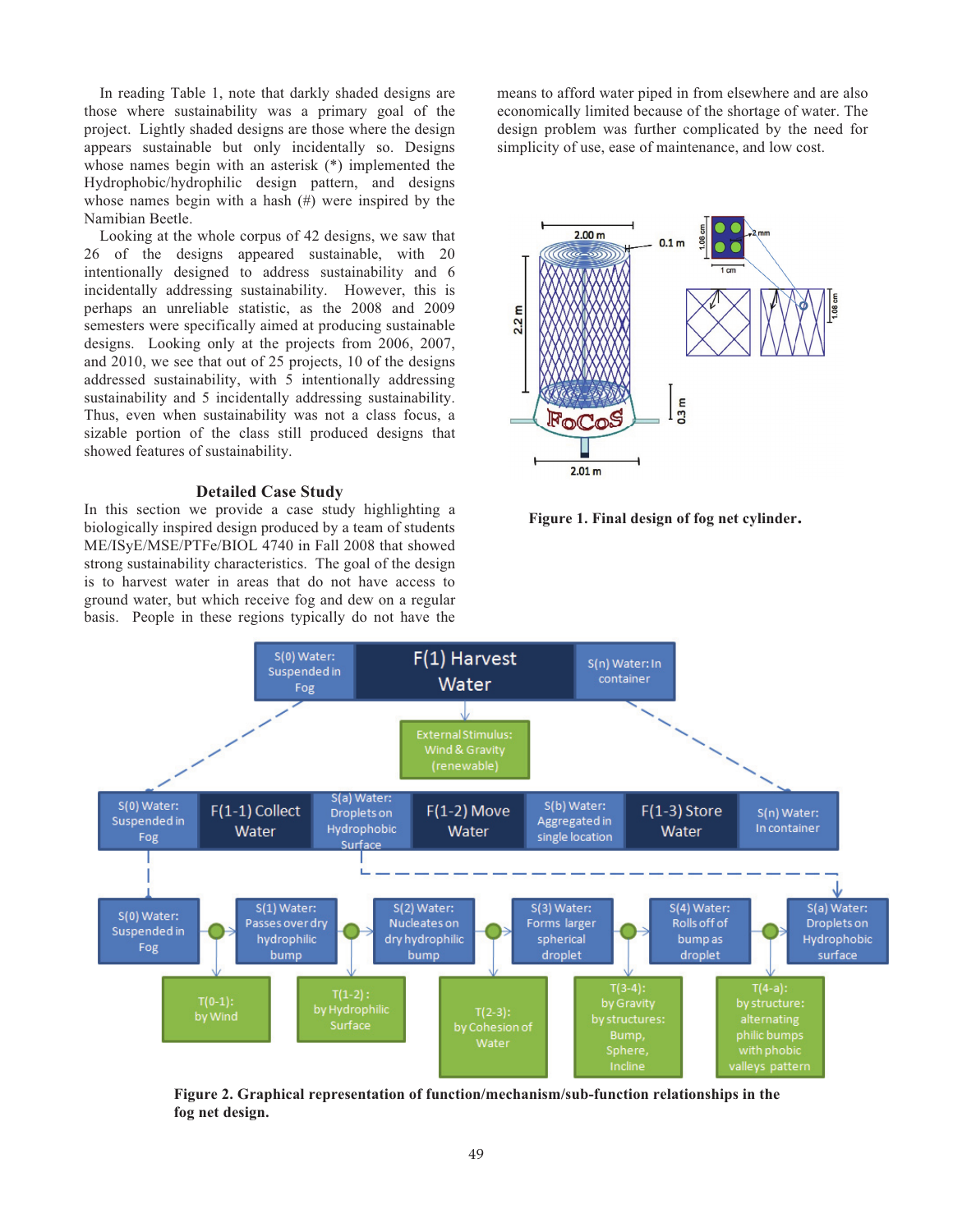### **The Design**

Figure 1 illustrates the final design proposed by the interdisciplinary design team of biologists and engineers. As Figure 1 indicates, the design consists of a fog net cylinder on which fog would condense as is passed through the net fabric. Net designs in rectangular patterns, hung between two vertical poles, are already in use (Vince, 2010). The design team proposed that their design improves on the existing design in three ways. First, the cylindrical shape means that the water collection is independent of wind direction, and could be deployed in areas where wind direction was not always predictable. Second the netting material itself, instead of being made of a uniform material, was to be made of a textured material, consisting of (1) hydrophilic (water-attracting) bumps, approximately 2mm in diameter, surrounded by (2) hydrophobic (water-repelling) materials. The hydrophilic bump provides an initial site for airborne water to gather, and because of its shape, water can be expected to bead at the crest of the bump.

When the water bead reaches sufficient mass, gravity will offset the attractive force between the water and the surface, and the bead will roll into a hydrophobic valley. Because of the water repellency of the valley, the bead of water will continue to roll down the net, where it will collect in the container below the net. The third improvement in the proposed design relative to the current design is in the angle of the mesh of the netting itself. The mesh in the netting will have more acutely vertical alignment, orienting the rolling drops downward, more than outward, increasing the rate at which water droplets descend the net.

Figure 2 shows a graphical representation of the function/sub-function relationships in the design, with harvest water as the primary function, and three subfunctions: collect water, move water, and store water. Each function is preceded by an input state, and followed by its output state. Furthermore, in this figure, the causal process of the collect water function is elaborated, providing a detailed state-transition diagram annotated with the causal processes that result in each transition. From this detailed description, we see that water is brought to the net "by Wind" and nucleates on the hydrophilic bump as a result of the principle of "by Hydrophilic Surface". Such a detailed causal account of the process used in the final design provides leverage for indentifying, extracting and transferring the key patterns in the design.

## **Biological Analogies and Design Patterns**

Based on our interpretation of the artifacts produced in this design project, the design of the material for the net apparently was inspired by analogy to one primary biological system, the Namibian beetle. This beetle lives

in an arid dessert, several miles inland from a coast. During certain daily weather patterns, a fog rolls across the dessert, during which time the beetle positions itself on the crest of a dune, raises its body into the air, with its head lower than its rear. The shell of the beetle has the same arrangement of hydrophilic bumps and hydrophobic valleys as we described in the net, which performs the same function of harvesting water from the fog. The water rolls down the channels of the shell toward the head of the beetle, where it can be consumed.

Note that the design illustrated in Figure 1 is one of two independent cases of the Namibian beetle inspiring a fogharvesting device in ME/ISyE/MSE/PTFe/BIOL 4740. Furthermore, in another design project in ME/ISyE/MSE/PTFe/BIOL 4740, this same Namibian beetle analogy was also used to inspire water collection and water flow down a "self-cooling" wall in a building, which was designed to passively cool a building. Thus the same function-mechanism pattern used for water harvesting served a higher-level function, that of cooling.

In another, similar biological system, the lotus leaf uses a hydrophobic surface to cause water to bead up and roll down the leaf, taking with it debris particles and pathogens, maintaining a cleaner, more productive and healthier leaf. In this case, the mechanism of hydrophobia directs the behavior of the water towards the function of passive self-cleaning. We have also seen this functionmechanism pattern used in class in the development of a catheter that is manufactured with a surface similar to the lotus leaf. The catheter will, in theory, remain cleaner and prevent infection more than would a traditional catheter.

We note that the same general patterns appear to occur in two very biological systems, the Namibian beetle and the lotus leaf. For this reason, we will call them the "Hydrophobia" and "Hydrophilia" design patterns, rather than a "Namibian beetle" pattern or a "lotus leaf" pattern. The Hydrophobia and Hydrophilia patterns are abstractions over the designs of the Namibian beetle and the lotus leaf.

Note also there seem to be two design patterns here, not one. The lotus leaf uses only the Hydrophobia pattern to achieve one function. The Namibian beetle uses a combination of the Hydrophobia and Hydrophilia patterns to accomplish a different function. One can imagine other combinations of the two patterns, perhaps with other design patterns, to produce a range of system designs.

 In addition, we note that both patterns are a functionmechanism pair (as in GTMs in our earlier work). The Hydrophobia design pattern for example has the function to repel water, with an associated mechanism borne out of structural regularities of a particular type for accomplishing the function. The Hydrophilia design pattern has the function of attracting water, with a different mechanism arising out of a different type of structural regularities to achieve the function.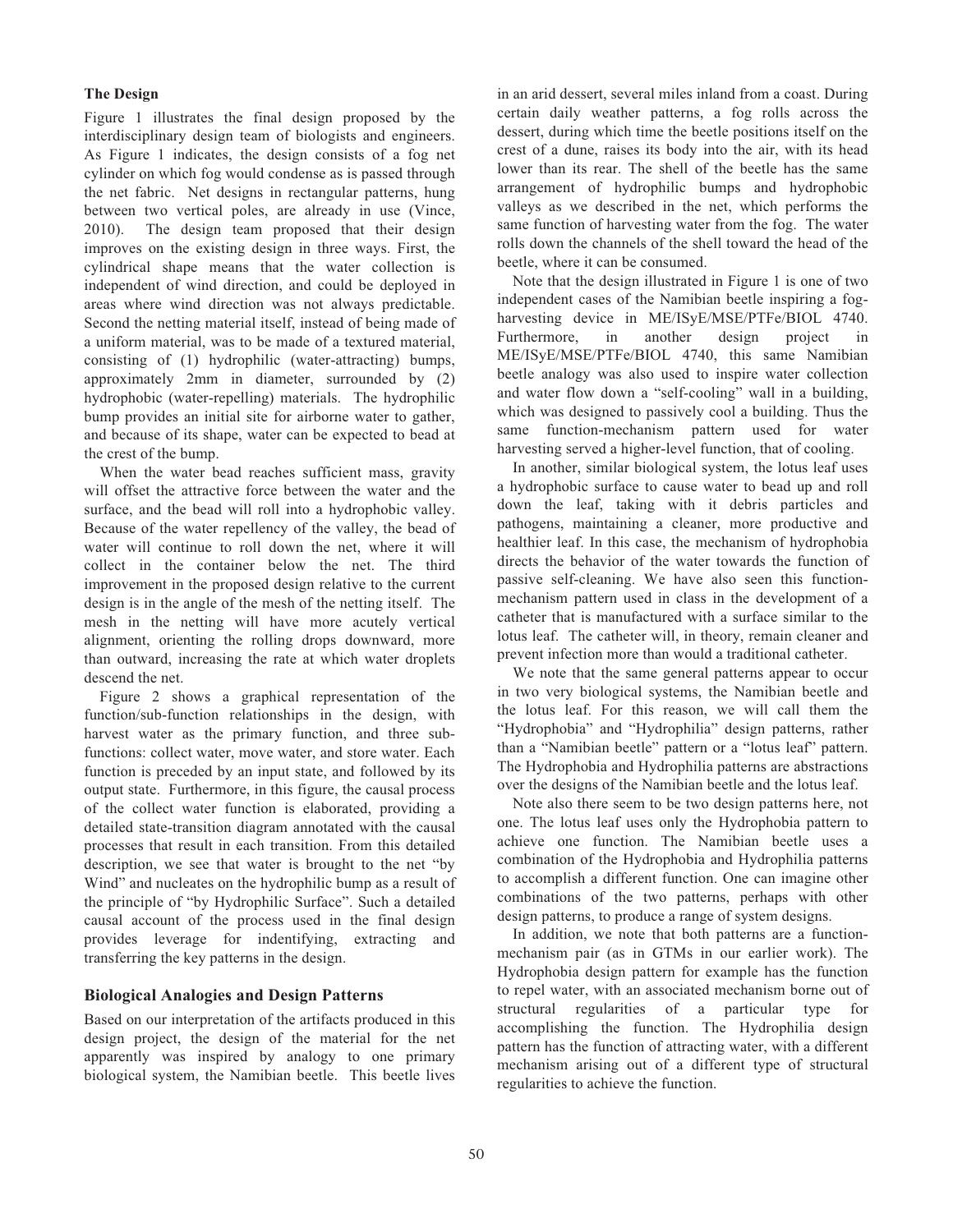## **Conjectures**

It is much too early in our analysis of biologically inspired sustainable design in terms of design patterns to draw any firm conclusions. At this stage, we can only adopt a stance, posit hypotheses and make conjectures.

 Sustainable design is an emerging interdiscipline. As with any new interdiscipline, there is a need to systemize the knowledge and processes of sustainable design. We believe that AI, especially knowledge-based AI, can be helpful in this systemization of knowledge, reasoning, and learning in sustainable design. AI develops content accounts of knowledge and builds schemes for representation and organization of knowledge. AI also builds process accounts of complex tasks and constructs computational techniques for the use, access, acquisition, and communication of knowledge in the process accounts.

In this paper, we have tried to use AI as a lens to analyze a corpus of design projects in biologically inspired sustainable design. We have posited that design patterns may be a useful unit of analysis for developing content and process accounts of biologically inspired sustainable design. We have also illustrated what such a content account might look like.

 These process and content accounts might potentially play several roles. From one perspective, such accounts could be used to support human designers. A process account could aid in the education of biologically inspired sustainable designers by providing a template upon which to develop curricula, and robust knowledge representations could help designers describe what they know and integrate new information about biological systems or patterns from prior successful designs into their own designs. As we mentioned in our introduction, a good knowledge representation allows users of that representation to ignore unnecessary or distracting details and to focus on those features that are pertinent to the task at hand. We believe articulating design patterns in the manner that we have done in this paper is one small step to achieving this vision.

 From another perspective, process and content accounts could lead to the development of AI agents that enact biologically inspired sustainable design. Systems already exist for partially automated analogical design in the domain of simple engineering systems (Bhatta & Goel 1997; Goel & Bhatta 2004), and we are currently pursuing the goal of re-implementing such systems for biologically inspired design. A next logical step would be to include design patterns that may lead to sustainable design such as the one identified in this paper, allowing for mixedinitiative generation of biologically inspired sustainable designs.

## **Acknowledgments**

This research has been generously supported by the US National Science Foundation through a CreativeIT grant (#0855916) entitled "Computational Tools for Enhancing Creativity in Biologically Inspired Engineering Design."

## **References**

Alexander, C. (1964) *Notes on the Synthesis of Form.* Harvard University Press.

Alexander, C., Ishikawa, S., Silverstein, M. (1977) *A Pattern Language – Towns, Buildings, Construction,* Oxford University Press.

Altshuller, G. (1984). *Creativity as an Exact Science: The Theory of the Solution of Inventive Problems.* Translated from Russian by A. Williams (1988), Gordon & Breach.

Anastas, P. & Warner, J. (2000) *Green chemistry: theory and practice,* Oxford University Press.

Bar-Cohen, Y. (editor, 2006) *Biomimetics: Biologically inspired technologies.* Taylor & Francis.

Benyus, J. (1997) *Biomimicry: Innovation Inspired by Nature*. William Morrow.

Birkeland, J. (2002). *Design for Sustainability: A Sourcebook of Integrated Ecological Solutions.* London: Earthscan Publications.

Bhatta, S., & Goel, A. (1997) A Functional Theory of Design Patterns. In *Proc. 15th International Joint Conference on Artificial Intelligence* (IJCAI-97), Nagoya, Japan, August 1997, pp. 294-300.

Bonser, R., & Vincent, J. (2007) Technology trajectories, innovation, and the growth of biomimetics. *Proceedings of the Institution of Mechanical Engineers, Part C: Journal of Mechanical Engineering Science*, pp. 1177-1180.

Brebbia, C. (editor, 2010) *Design and nature V: comparing design in nature with science and engineering* Wessex Institute of Technology Press.

Chakrabarti, A., Sarkar, P., Leelavathamma, B., & Nataraju, B. (2005) A functional representation for aiding biomimetic and artificial inspiration of new ideas. *Artificial Intelligence for Engineering Design, Analysis and Manufacturing,* 19:113-132.

Chiu, I., & Shu, L. (2007) Using Language as Related Stimuli for Concept Generation. *Artificial Intelligence for Engineering Design, Analysis and Manufacturing*, 21/2:103–121.

Ehrenfeld, J. (2008). *Sustainability by Design*: A Subversive Strategy for Transforming Our Consumer Culture. Yale University Press.

Fiksel, J. (editor, 1996). *Design For Environment: Creating Eco-Efficient Products and Processes*. New York: McGraw-Hill, Inc.

French, M. (1998) *Invention and evolution: design in nature and engineering.* Cambridge University Press.

Gamma, E., Helm, R., Johnson, R., & Vlissedes, R. (1995) *Design Patterns: Elements of Reusable Object-Oriented Software,* Addison-Wesley.

Goel, A., & Bhatta, S. (2004). Use of Design Patterns in Analogy-Based Design. *Advanced Engineering Informatics,*  18(2):85-94, April 2004.